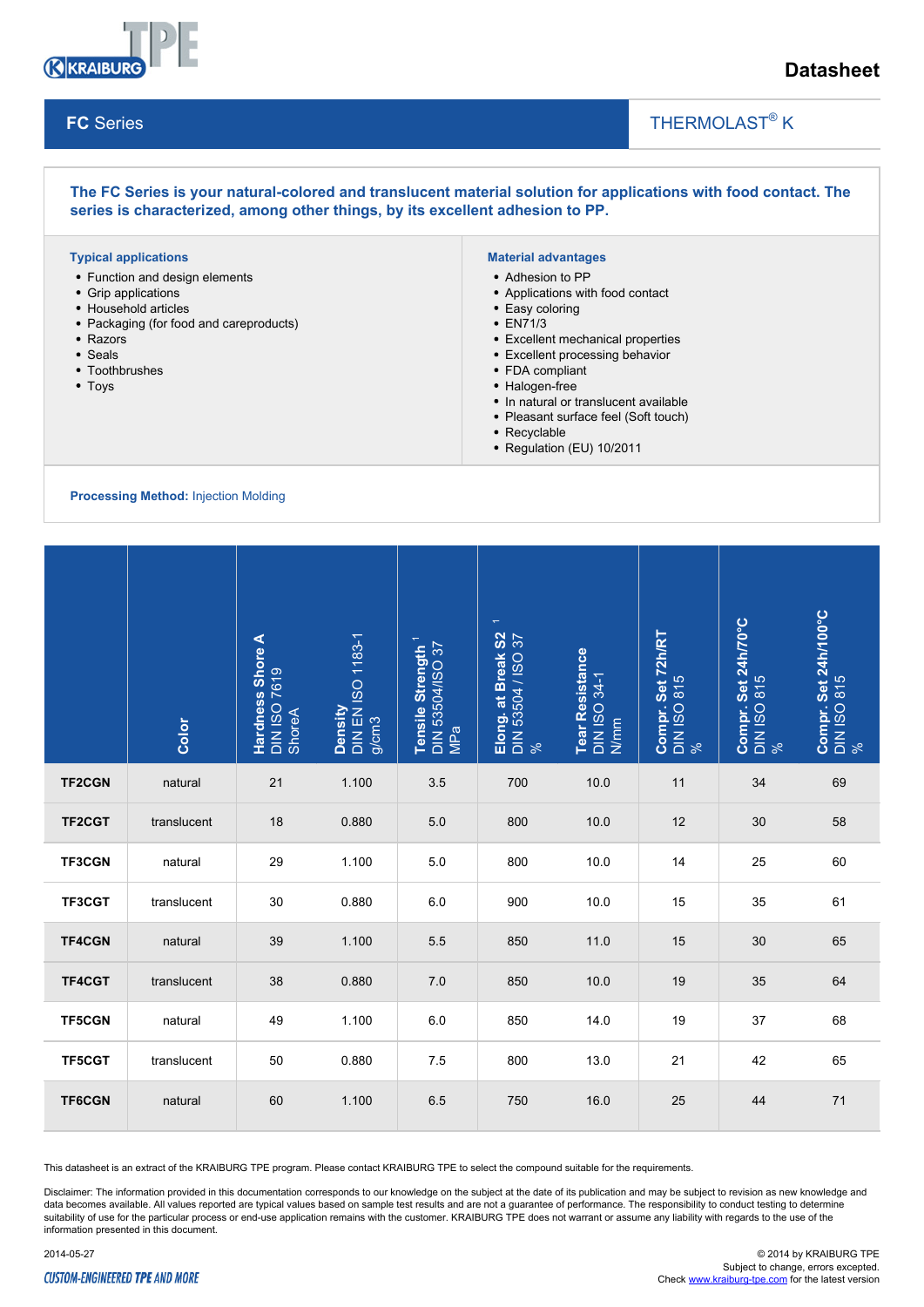

# **Datasheet**

### **FC** Series

## THERMOLAST<sup>®</sup> K

 $\overline{\phantom{a}}$ 

|                                                                                                                                                                                                                                                                            | Color       | Hardness Shore A<br>DIN ISO 7619<br>ShoreA | DIN EN ISO 1183-1<br>g/cm3<br>Density | Tensile Strength <sup>1</sup><br>DIN 53504/ISO 37<br>MPa | $\overline{\phantom{0}}$<br>$rac{2}{3}$<br>Elong. at Break S<br>DIN 53504 / ISO 3<br>% | Tear Resistance<br>DIN ISO 34-1<br>N/mm | Compr. Set 72h/RT<br>DIN ISO 815<br>% | Compr. Set 24h/70°C<br>DIN ISO 815<br>% | Compr. Set 24h/100°C<br>DIN ISO 815<br>% |
|----------------------------------------------------------------------------------------------------------------------------------------------------------------------------------------------------------------------------------------------------------------------------|-------------|--------------------------------------------|---------------------------------------|----------------------------------------------------------|----------------------------------------------------------------------------------------|-----------------------------------------|---------------------------------------|-----------------------------------------|------------------------------------------|
| TF6CGT                                                                                                                                                                                                                                                                     | translucent | 60                                         | 0.880                                 | 6.5                                                      | 750                                                                                    | 16.0                                    | 29                                    | $47\,$                                  | ${\bf 75}$                               |
| <b>TF7CGN</b>                                                                                                                                                                                                                                                              | natural     | 70                                         | 1.100                                 | 6.5                                                      | 700                                                                                    | 20.0                                    | 32                                    | 50                                      | 75                                       |
| <b>TF7CGT</b>                                                                                                                                                                                                                                                              | translucent | 68                                         | 0.880                                 | 7.5                                                      | 650                                                                                    | 18.0                                    | 29                                    | 52                                      | 81                                       |
| <b>TF8CGN</b>                                                                                                                                                                                                                                                              | natural     | 78                                         | 1.100                                 | 6.0                                                      | 600                                                                                    | 22.0                                    | 37                                    | 53                                      | 78                                       |
| TF8CGT                                                                                                                                                                                                                                                                     | translucent | 79                                         | 0.880                                 | 7.0                                                      | 550                                                                                    | 23.0                                    | 36                                    | 51                                      | ${\bf 76}$                               |
| <b>TF9CGN</b>                                                                                                                                                                                                                                                              | natural     | 88                                         | 1.100                                 | 5.0                                                      | 400                                                                                    | 26.0                                    | 48                                    | 69                                      | 81                                       |
| TF9CGT                                                                                                                                                                                                                                                                     | translucent | 88                                         | 0.880                                 | 5.5                                                      | 300                                                                                    | 28.0                                    | 43                                    | 67                                      | 78                                       |
| <sup>1</sup> Deviating from ISO 37 standard test piece S2 is tested with a traverse speed of 200 mm/min.<br>All values published in this data sheet are rounded average values.<br>Specification limits are based on three-fold standard deviation from the average value. |             |                                            |                                       |                                                          |                                                                                        |                                         |                                       |                                         |                                          |

This datasheet is an extract of the KRAIBURG TPE program. Please contact KRAIBURG TPE to select the compound suitable for the requirements.

Disclaimer: The information provided in this documentation corresponds to our knowledge on the subject at the date of its publication and may be subject to revision as new knowledge and data becomes available. All values reported are typical values based on sample test results and are not a guarantee of performance. The responsibility to conduct testing to determine<br>suitability of use for the particular p information presented in this document.